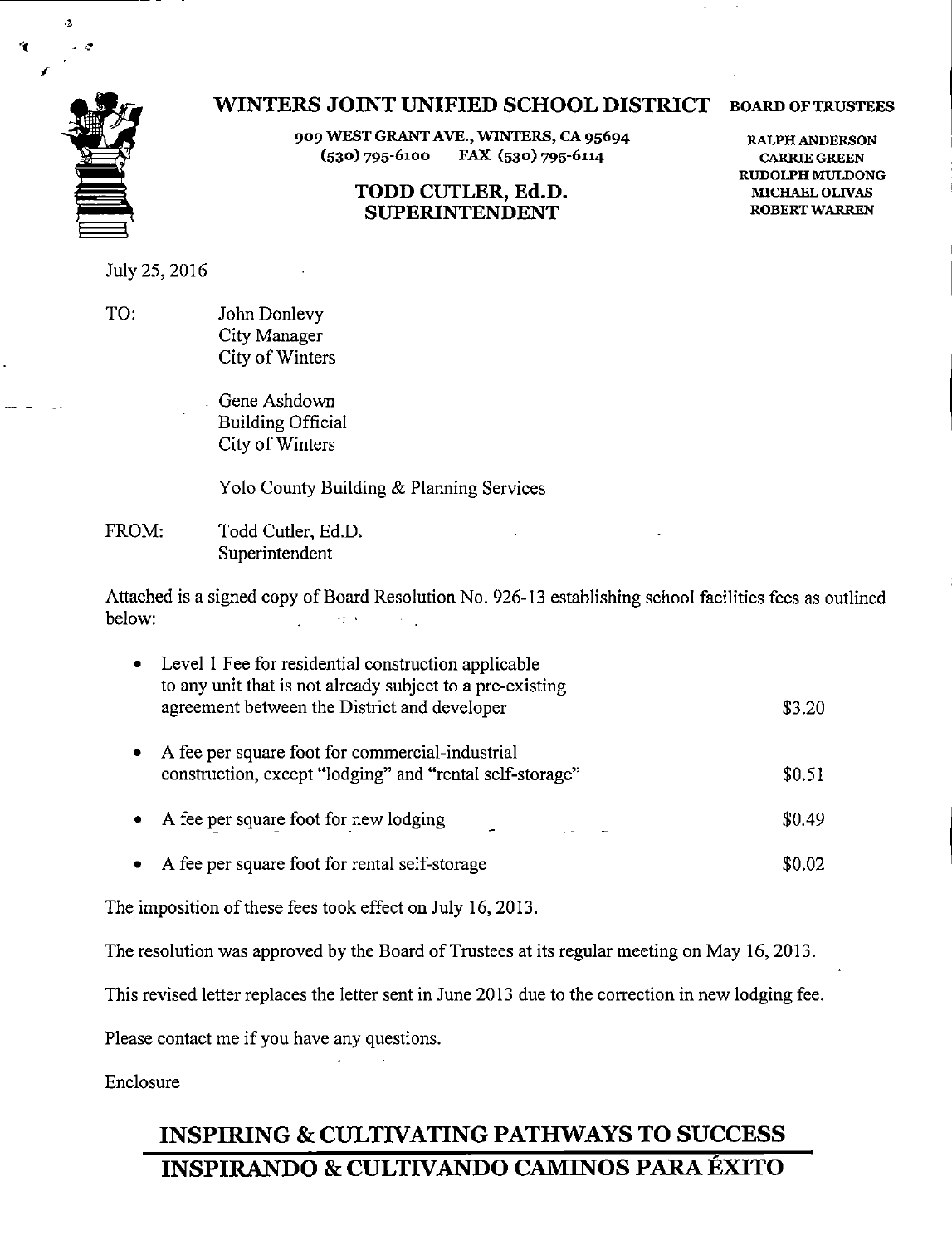## WINTERS JOINT UNIFIED SCHOOL DISTRICT

## RESOLUTION No. 926-13

## RESOLUTION OF THE BOARD OF TRUSTEES OF THE WINTERS JOINT UNIFIED SCHOOL DISTRICT REGARDING THE LEVY AND COLLECTION OF LEVEL 1 SCHOOL FACILITIES FEES

WHEREAS, Education Code section 17620 et seq. and Government Code section 65995 et seq. authorize school districts to impose certain fees for school facilities; and

WHEREAS, pursuant to the authority of Government Code section 65995, the State Allocation Board has established the allowable maximum fee on Level 1 residential development to be \$3.20 per square foot, and commercial/industrial development to be \$0.51 per square foot; and

WHEREAS, the District's justifiable fee exceeds \$3.20 (residential) per square foot and \$0.51 (commercial/industrial) per square foot, for every business type except "lodging" and "rental self-storage";

NOW, THEREFORE, BE IT RESOLVED, that the Board of Trustees makes the following findings regarding its fees:

- 1. The purpose of the fees is to assist with paying any and all expenses related to providing school facilities needed to accommodate students from new development.
- 2. The fees are to be used to assist with paying any and all expenses related to providing school facilities needed to accommodate students from new development.
- 3. There is a reasonable relationship between the need for the fees and the use of the fees, and the types of development projects on which the fees are imposed, in that residential, commercial, and industrial development will generate students who will attend District schools; to the extent that these students carmot be accommodated with existing school facilities, these students will require additional school facilities; and the fees to be imposed by the District will be used to help fund these facilities.
- 4. There is a reasonable relationship between the amount of the fees and the cost of the facilities attributable to the developments on which the fee is imposed, in that the cost of providing school facilities to accommodate students from new development equates to more than the maximum allowable fee.
- 5. There exists in the District a separate Capital Facilities account or fund, in accordance with the requirements of Government Code section 66006.

BE IT FURTHER RESOLVED, that the Board of Trustees hereby approves and adopts the attached documentation;

BE IT FURTHER RESOLVED, that since the documentation justifies in excess of the allowable limits, the District hereby imposes fees on residential developments at \$3.20 per square foot, and